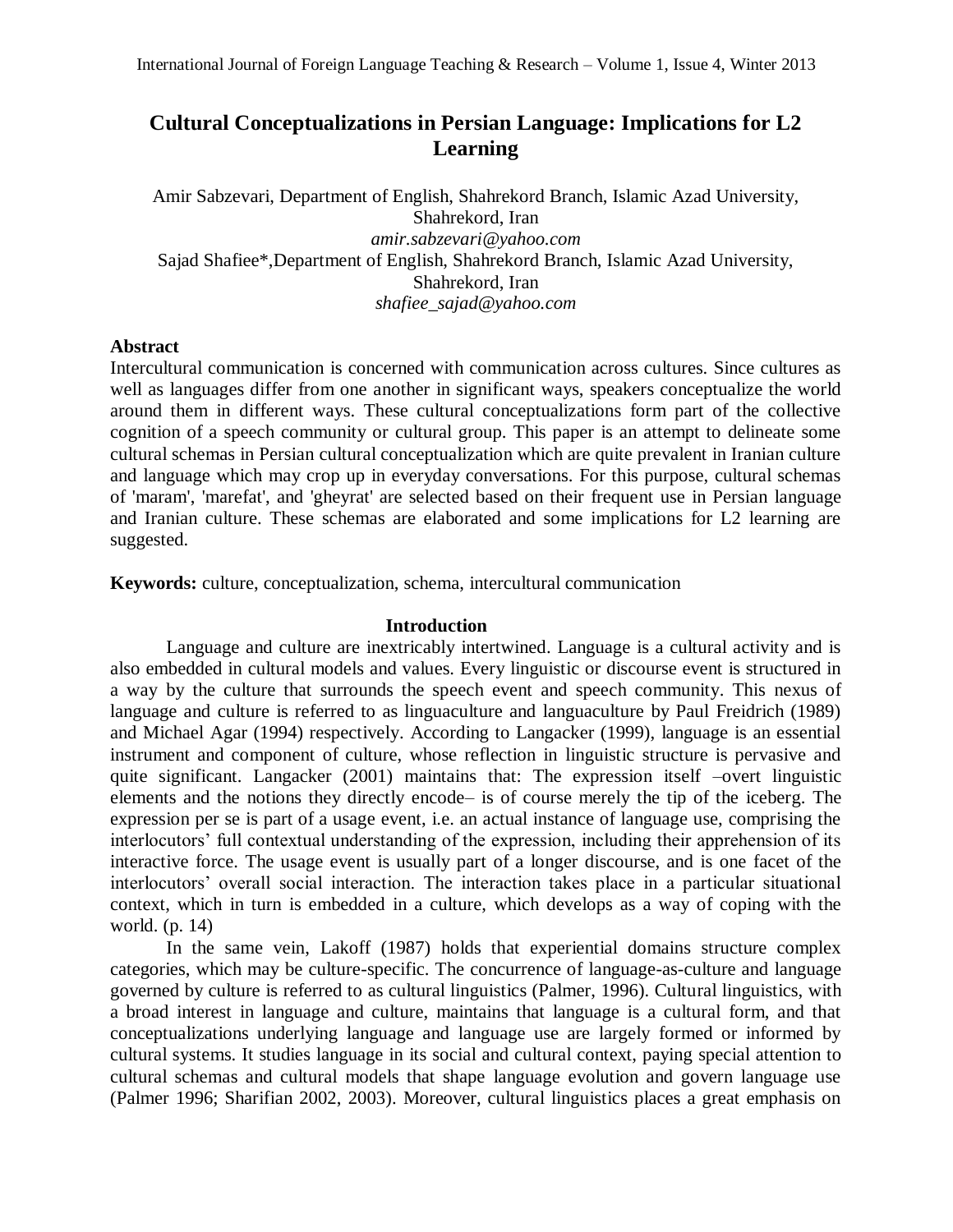cultures as a source of conceptualizing experience through cognitive structures such as schemas, categories, metaphors and scripts (Sharifian & Palmer, 2007).

Language is shaped by a wide spectrum of factors such as power relations, economic and political forces, socio-historical events and socio-cultural experiences, to name just a few. It is this cultural aspect of language that is the focus of this paper. In what follows, we elaborate on the concept of cultural schemas and cultural conceptualization and some Persian cultural conceptualizations will be outlined.

### **Cultural Schema**

Schemas are generalized collections of knowledge of past experiences that are organized into related knowledge groups; they guide our behaviors in familiar situations. Cultural schemas do not differ from other schemas, except that they are shared by certain cultural groups rather than individuals (Garro, 2000). Schemas unique to individuals are created from personal experiences, whereas those shared by individuals are created from various types of common experiences (Garro, 2000). Cultural Schema Theory proposes that when we interact with members of the same culture in certain situations many times, or talk about certain information with them many times, cultural schemas are created and stored in our brain (Nishida, 1999). The experiences which are unique to individuals allow them to acquire personal schemas. Societal schemas may emerge from a group's collective knowledge and are represented across the minds in a society, enabling people to think as if they are one mind (Malcolm & Sharafian, 2002). However, when one's cultural environment provides experiences to which every member of that culture is exposed, his/her experiences allow every member to acquire cultural schemas (Nishida, 1999). Cultural schemas are conceptual structures which enable individuals to store perceptual and conceptual information about his/her culture and interpret cultural experiences and expressions. If a person is not equipped with the appropriate cultural schema, she/he may not be able to make sense of culturally unfamiliar situations (Malcolm & Sharafian, 2002).

## **Cultural Conceptualization**

Palmer (1996) believes that languages are systems through which people express different conceptualizations of a wide range of experiences. These conceptualizations, however, do not stand in a one-to-one relationship with the entities in the real world; rather they are often negotiated and re-negotiated with other members of our cultural community who share the same collective cultural cognition. Two inherent aspects of cultural cognition are cultural conceptualizations and language. Cultural conceptualizations are the ways in which people across different cultural groups construe various aspects of the world and their experiences (Sharifian, 2003). Besides, in cognitive linguistics language diversity is viewed as a result of discrepancies in the ways speakers of different languages conceptualize experiences. For instance, different people from different cultures may view and conceptualize the world, nature, time, space, love, hate, etc. differently. The conceptualization of heart 'Del' in Persian may be different from that in Chinese, African languages, or western ones. A good wealth of these conceptualizations is so culture-specific that lack of knowledge about them could lead to cultural misunderstandings in intercultural communications.

Language is a central aspect of cultural cognition in that it serves as a collective memory bank (Frank, 2003, 2005; wa Thiong'o 1986) for cultural conceptualizations. It is shaped by the cultural conceptualizations that have prevailed at different stages in the history of a speech community and these can leave their traces in current linguistic practice (Sharifian, 2009). The lexicon of a language is perhaps directly linked with cultural conceptualizations in the sense that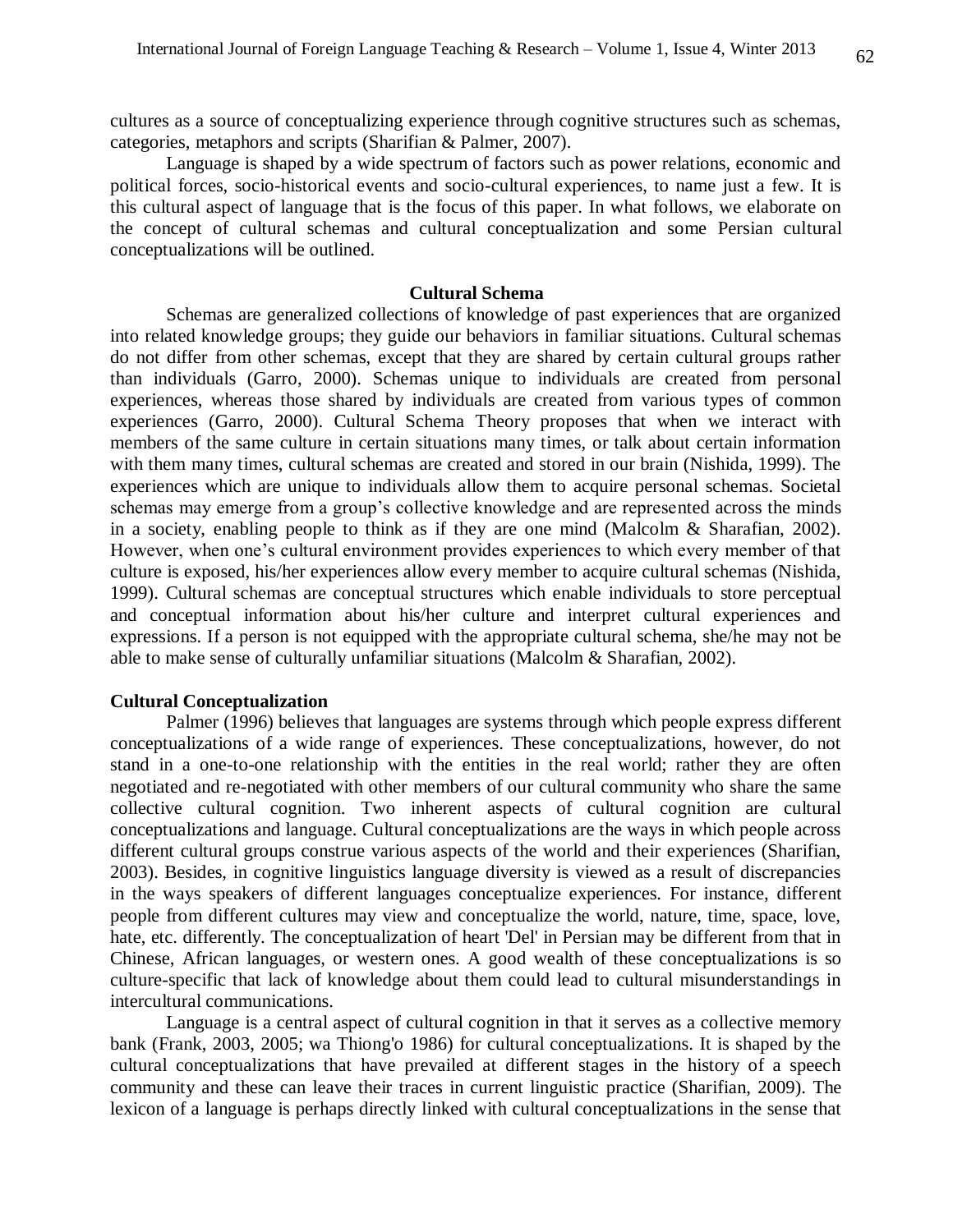lexical items act as labels, and hence "memory banks", for conceptualizations that are culturally constructed. In short, the lexical items of human languages need to be viewed as capturing and storing cultural conceptualizations such as cultural schemas and categories (Sharifian, 2009).

This has got relevance to L2 learning contexts because in an L2 learning environment there is a multitude of cultural differences that learners have to overcome. Since learners are from a different culture with different cultural conceptualizations, misunderstandings and miscommunications may arise. Gudykunst and Kim (1992) argue that in intercultural interactions two types of contexts come into play: external context and internal context. The former refers to settings and locations where the interaction takes place whereas the latter is the culture the interlocutors bring to the encounter. In intercultural communication, misunderstanding is much more likely to occur because the internal contexts, that is, the ways interlocutors use to conceptualize and perceive the situations, the world, and each other can differ greatly from one culture to another.

## **Persian Language and Culture**

Persian (Farsi) is the language spoken by about half of the Iranian. There are different accents and dialects spoken in different parts of Iran, but the official language is Persian. Despite different dialects, consequently different cultures, spoken all over the country, Persian is the dominant culture which distinguishes it from other neighboring cultures and countries (Assadi, 1980; Eslami Rasekh, 2004; Keshavarz, 2001). Persian is greatly influenced by Arabic language and Islamic culture. As Sharifian (2007) holds, the distinctiveness of Persian culture is deeply embedded in the social and conceptual basis of the Persian language.

# **The Cultural Schema of 'Maram'**

One of the social schemas in Persian collective cognition is the concept of 'maram'. The Aryanpour progressive dictionary (2010) lists the meanings of 'maram' as follows: doctrine, ideology, aim, object, platform, plank, tenet, precept, dogma, persuasion, and creed. All of these equivalents have the meaning of belief or way of thinking in political or religious sense of the word. Surprisingly enough, none of these equivalents captures the cultural conceptualization of the concept 'maram' as used in Iranian socio-cultural interactions. Maram is culturally conceptualized as something beyond these dictionary meanings. In every day parlance, 'maram' carries the meaning of 'caring for others or helping in difficult conditions' as in the following expressions:

Ba maram (with maram) 'caring for others'

Khosh maram (good maram) 'ready to help others'

Maram dashtan (maram having) to have the quality of maram

Maram terekundan (maram burst) to have a lot of maram when you least expect it (informal use) On the contrary, if one does not have this characteristic, he or she is referred to as:

Bi maram (without maram) not caring for others

Bad maram (with bad or negative maram) not having this quality

Maram nadashtan (maram not having) not having this quality

As was shown, the socio-cultural shades of meaning attached to this culture-specific concept are completely different from those equivalents listed in a well-trusted dictionary. This concept is so deeply embedded in Iranian culture and everyday life that it makes it difficult for people who are not familiar with the culture to understand this cultural concept or manage the situations involving this behavior. Further, this cultural schema is so rooted in the culture that it is quite impossible to render a translation of it in the L2 as is shown in the following sentences: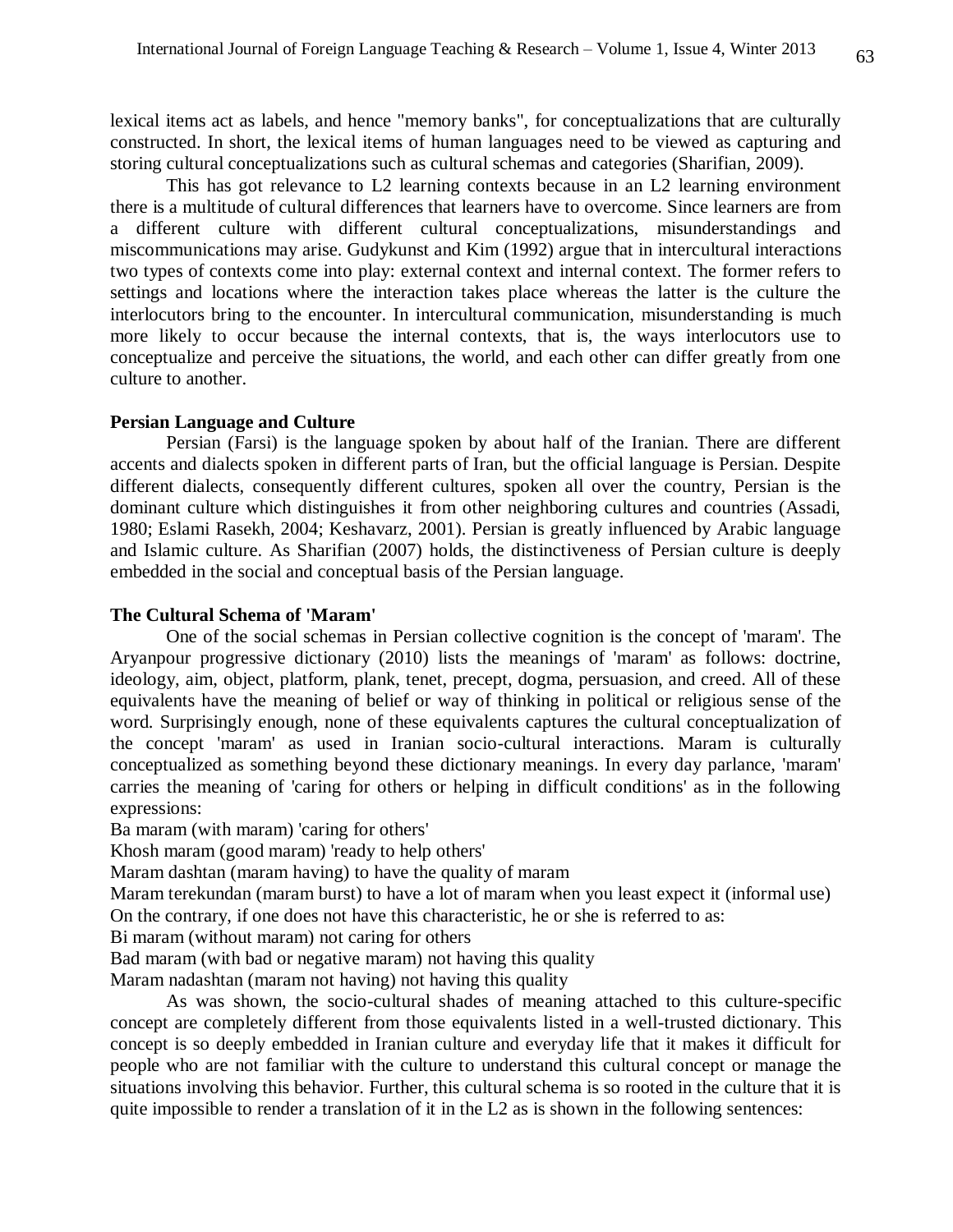I wonder how 'bi maram' he is in his behavior toward his parents I really like your 'maram' sir You are really ' ba maram' to give me such a grade Donyaye 'bi maram' Akhare 'maram' Rafighe 'ba maram'

These examples hint to the notion of untranslatability of this cultural schema. Even lexical items such as nice and cool do not capture the meaning of 'maram' in Iranian culture. In English, if you are 'nice', you are friendly, kind, and polite, whereas in Iranian culture you can be 'ba maram' even toward your enemy or you can show some degrees of impoliteness but still show your 'maram'.

# **The Cultural Schema of 'Marefat'**

Another cultural schema in Iranian culture which is closely related to the schema of 'maram' is the schema of 'marefat'. The Aryanpour progressive dictionary (2010) defines this concept as understanding, insight, politeness, education, etc. but in social interactions it connotes almost the same conceptualizations as that of 'maram'. Take the following examples:

Bacheye ba ma'refatiye: He is a 'ba marefat' guy

Kheyli tazegiya bi marefat shodi ke dige ye sari be maa nemizani: You have become so 'bi ma'refat' that you don't even drop by

Enghadr marefat dasht ke ye zang bezane soraghe baabaa ro begire: He had enough 'marefat' to call and ask about dad

It should be noted that 'marefat' is sometimes used with 'maram' in the same context as lexical collocations complementing each other and intensifying the meaning as in the examples given below:

Ba maram o marefat (with maram and marefat)

Bi maram o marefat (without maram and marefat)

## **The Cultural Schema of Gheyrat**

Another cultural schema deeply rooted in Persian cultural conceptualization is the schema of Gheyrat. The Aryanpour progressive dictionary (2010) defines this term as zeal, ardor, backbone, sense of honor, etc. but gheyrat is a concept beyond these dictionary definitions. Gheyrat refers to an extreme sense of honor that a man should have toward his family members, especially female ones such as mother and sisters. This means that one has to pay a lot of attention to how their sisters and mother behave (and are treated) in the public. One has to even control the way they dress, walk, talk, etc. In Iranian culture, a man has to show a tremendous amount of gheyrat in order to save the family's aberu (face). If an Iranian girl does not behave according to the codes set by the society or family, and disgraces her family, an Iranian man may become gheyrati and (physically) punish or even kill the girl (usually in the past). The gheyrat schema often surfaces in Persian conversations in the form of expressions such as the following: Ba gheyrat (with geyrat)

Bi gheyrat (without gheyrat) Gheyrati (with gheyrat) Gheyrat be kharj dadan (to show gheyrat) Gheyrati shodan (to become gheyrati) Gheyrat dashtan (to have gheyrat)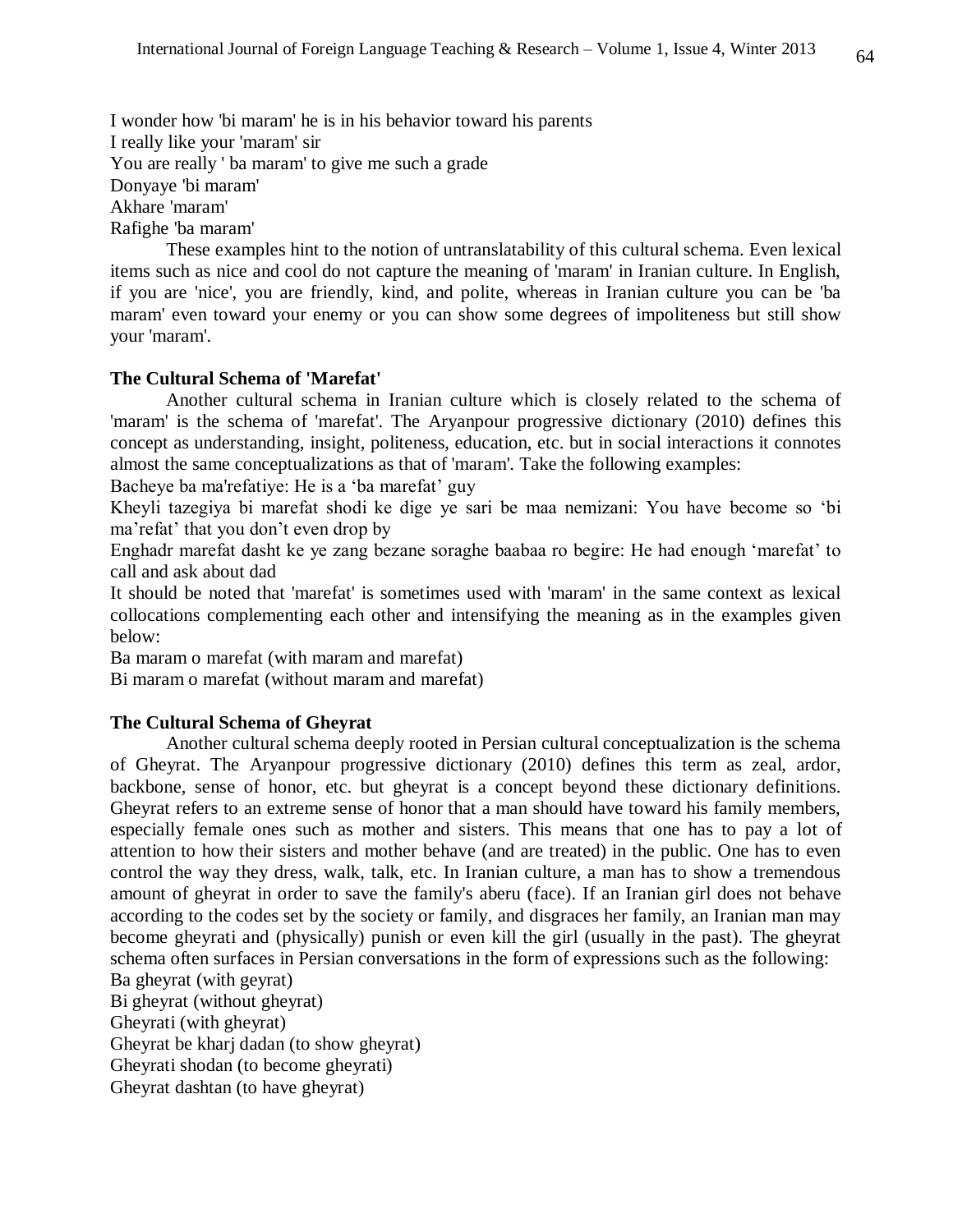This schema is also closely related to the care one should give to harfe mardom (people's talk). If you are not gheyrati then you may lose your aberu (face) and consequently you have to encounter with harfe mardom. According to Sharifian (2008), the notion of mardom may imply an anonymous social force rather than a particular group of people. In fact, it is mostly the concepts of aberu and harfe mardom that forces one to show gheyrat toward their family members, in particular, wife, sister, or daughter.

Another definition for the concept of gheyrat can be traced back to one's religious beliefs and orientations. If one has strong or radical religious ideas, they may show greater degrees of gheyrat. Such people believe that if they show gheyrat toward their family members, they are doing a great service to the Islamic values. This schema is quite absent in western or even eastern cultures. In western cultures, people do not care a lot to harfe mardom 'people's talk' as do men in Iranian culture.

### **Conclusion and Implication**

Speaking a language is more than a linguistic tool in the service of speakers. Rather, it is cultural tools and values which shape and dictate the way speakers in a language conceptualize and view the world. When it comes to intercultural communication, the notion of cultural conceptualization plays a significant role in the success or failure of communication. In this paper, we elaborated on the cultural context of cultural conceptualization of maram, marefat, and gheyrat in Persian language and culture. The study shows how some cultural schemas can be differently conceptualized from one culture to another. In cases where there may seem to be some degrees of overlap between the two languages, the cultural schemas and categories do not have a one-to-one correspondence. Therefore, in intercultural communication it is important to take these cultural conceptualizations into account.

## **References**

Agar, M. (1994). Language shock: Understanding the culture of conversation. New York: Wm. Morrow.

Assadi, R. (1980). Deference: Persian style. Anthropological Linguistics, 22, 221–224.

Aryanpour Kashani, M. (2010). The Aryanpour progressive English-Persian, Persian-English dictionary. Tehran: Computer World Publisher.

Eslami Rasekh, Z. (2004). Face-keeping strategies in reaction to complaints: English and Persian. Journal of Asian Pacific Communication, 14(1), 179–195.

Friedrich, P. (1989). Language, ideology and political economy. American Anthropologist, 91 (2), 295–312.

Frank, R. M. (2003). Shifting identities: The metaphorics of nature-culture dualism in Western and Basque models of self. Metaphorik.de (electronic journal). Retrieved May 2014 from http://www.metaphorik.de/04/frank.pdf

Frank, R. M. (2005). Shifting identities: A comparative study of Basque and Western cultural conceptualizations. Cahiers of the Association for French Language Studies, 11 (2), 1-54.

Garro, L.C. (2000). Remembering what one knows and the construction of the past: A comparison of cultural consensus theory and cultural schema theory. Ethos, 28(3), 275-319.

Gudykunst, W. B., & Kim, Y. Y. (Eds.). (1992). Readings on communicating with strangers: An approach to intercultural communication. New York: McGraw-Hill.

Keshavarz, M. H. (2001). The role of social context, intimacy, and distance in the choice of forms of address. International Journal of the Sociology of Language, 148, 5–18.